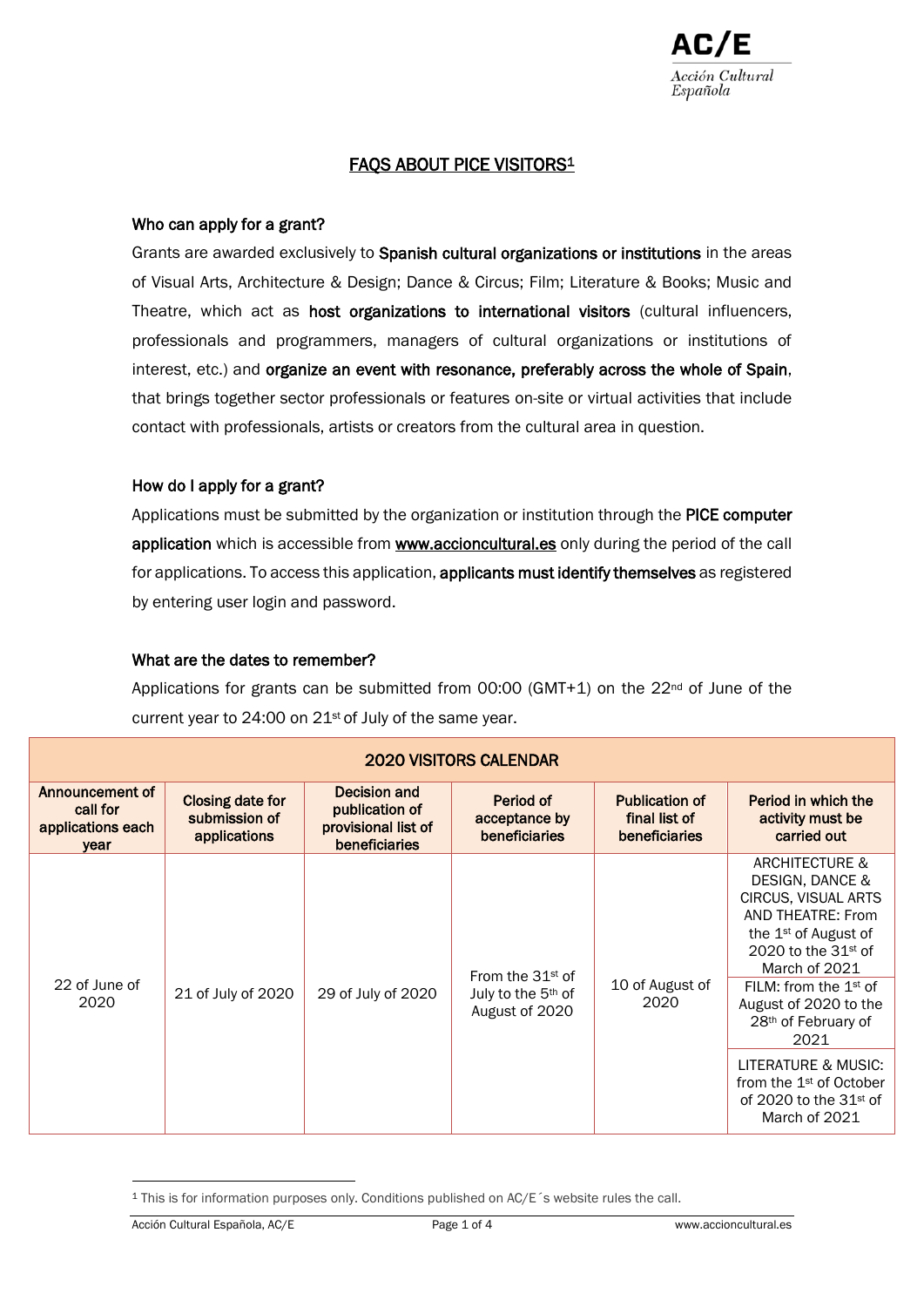#### To what items can the grant be allocated?

The funds awarded for approved visits can be allocated to the following items related to the visits.

Owing to the extraordinary situation created by COVID-19 pandemic, new items related with the celebration of virtual meetings will be considered.

|                                                                                                        | <b>ARCHITECTURE</b><br>& DESIGN | <b>VISUAL</b><br><b>ARTS</b> | <b>FILM</b> | DANCE &<br><b>CIRCUS</b> | <b>LITERATURE</b> | <b>MUSIC</b>       | <b>THEATRE</b>     |
|--------------------------------------------------------------------------------------------------------|---------------------------------|------------------------------|-------------|--------------------------|-------------------|--------------------|--------------------|
| <b>Travel expenses</b><br>(* including transfers<br>from / to the airport)                             | $\sf X$                         | X                            | X           | $\pmb{\chi}$             | $\sf X$           | $\pmb{\mathsf{X}}$ | $\pmb{\mathsf{X}}$ |
| Accommodation<br>expenses                                                                              | X                               | $\sf X$                      | X           | $\pmb{\chi}$             | $\sf X$           | X                  | X                  |
| Per diem                                                                                               | X                               | X                            |             | $\mathsf{X}$             | X                 |                    | X                  |
| Internal travelling<br>(* taxi, petrol)                                                                | X                               | X                            |             |                          | $\pmb{\chi}$      |                    |                    |
| Copyright                                                                                              |                                 |                              | X           |                          |                   |                    |                    |
| <b>Simultaneous</b><br>translation                                                                     | X                               | $\sf X$                      | X           | $\sf X$                  | $\pmb{\chi}$      | X                  | Χ                  |
| <b>Travel insurance</b>                                                                                | X                               | X                            | X           | X                        | X                 | X                  | X                  |
| <b>Software</b><br>development<br>and/or creation of<br>virtual spaces for<br>professional<br>meetings | X                               | X                            | X           | X                        | X                 | X                  | Χ                  |

# What factors are considered to award a grant?

The following factors will be considered in relation to the CANDIDATE/VISITOR PROFILE:

- He/she should be an influencer, agent, professional or programmer of international prestigious in the field of the arts and culture;
- He/she should be a significant person in his/her country of origin with the capacity to make decisions on programming or organizing cultural content;
- He/she should be from a country of special interest or priority action according to the AC/E guidelines and a benchmark in the culture sector to which he/she belongs;

The following aspects will be considered in relation to the PROJECT PROFILE:

- the project or event in Spain should be representative of the related cultural area, stable and ongoing in nature (festival, conference, etc.), and of recognized quality or special emerging interest for consolidation in this regard;
- it should preferably be an activity that enables by foreign agents, professionals, influencers or programmers –or Spanish candidates with residence in a foreign country- to attend collectively and meet, on-site or virtually- representatives of the Spanish creative and culture sector;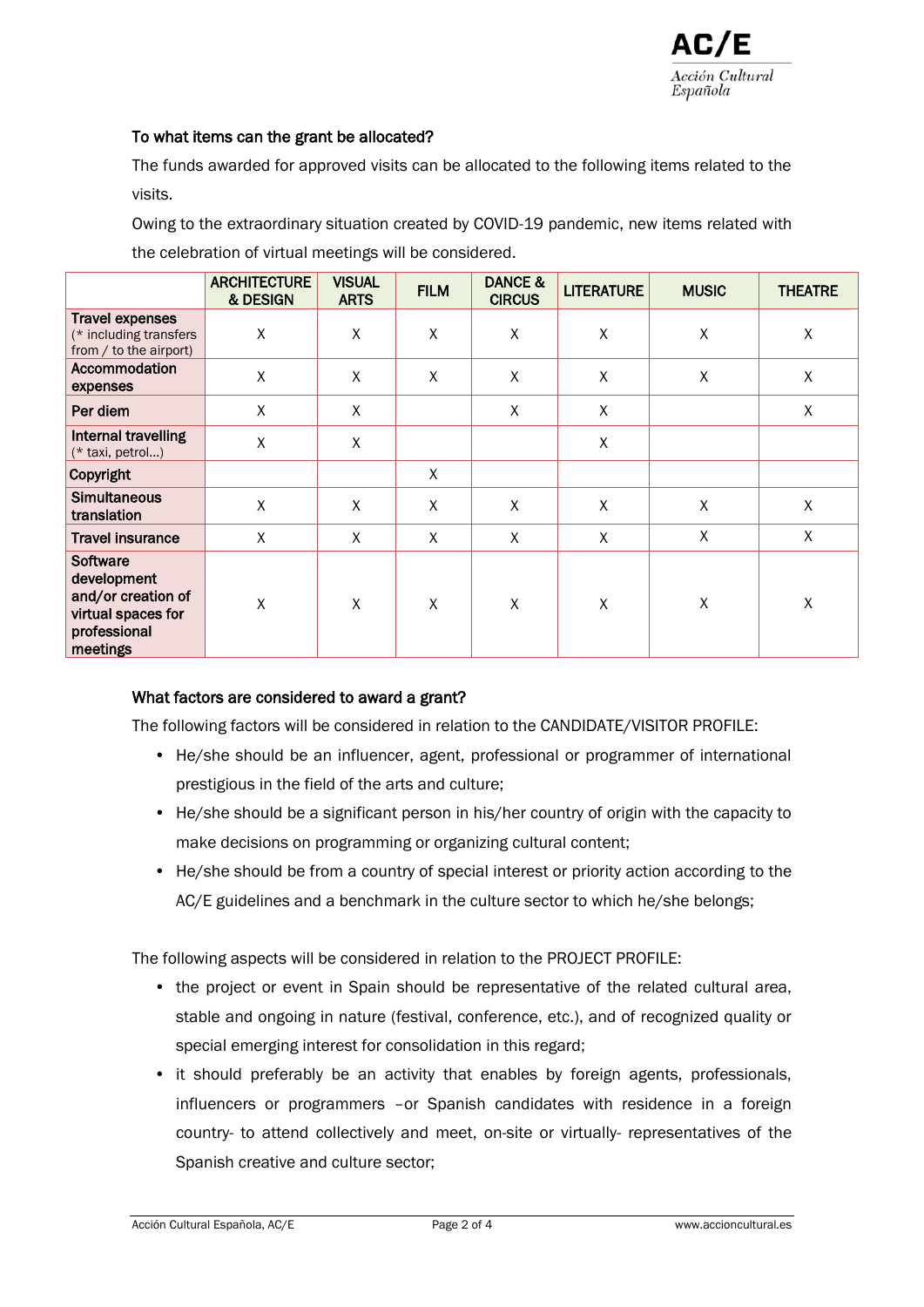

- the visit or participation of the international professional should help to promote or consolidate the presence of Spanish professionals, creators, artists or cultural productions in the related international culture circuits in order to boost the development of foreign market;
- gender quality criteria have been taken into account in its programming;
- the project includes sustainability criteria in its definition or execution.

The following factors will be considered with respect to the PROFILE OF THE APPLICANT ORGANISATION OR INSTITUTION:

- it is a Spanish organization or institution, public or private, that is culturally significant and with capacity to organize an event -preferably- of nationwide scope that brings together sector professionals or features on site and/or virtual activities including contact with Spanish professionals, artists or creators from this thematic area of culture;
- it is a Spanish organization or institution, with the capacity to offer and organize a working agenda and provide the visitor with interesting contacts;
- the foreign organization or institution has sufficient means and capabilities to carry out the proposed activities for which the grants are requested and to guarantee compliance with the conditions that regulate them.

# How are the grants paid?

Payment of the visitors' grants is made by AC/E only after the project has been completed. Once the activity has been performed, in order for the grants to be paid, beneficiaries must send AC/E proof of completion of the activity and of how the funds have been used, namely<sup>2</sup>:

- Invoice for the amount of the grant or of the justified expenses;
- A Financial Report specifying the expenses covered by the grant. These expenses must be directly related to the activity for which the grant is awarded, not general expenses of the beneficiary institution. It must contain a classified list of expenses and date of payment specifying the supplier, the concept as well as the total amount of each of the expenses;
- Copy of invoices accounting for the total amount of the grant;
- An Activity Report;
- Three high resolution digital **photographs** of the activity and the visitors

<sup>2</sup> To get further information, check the call conditions available on AC/E´s website